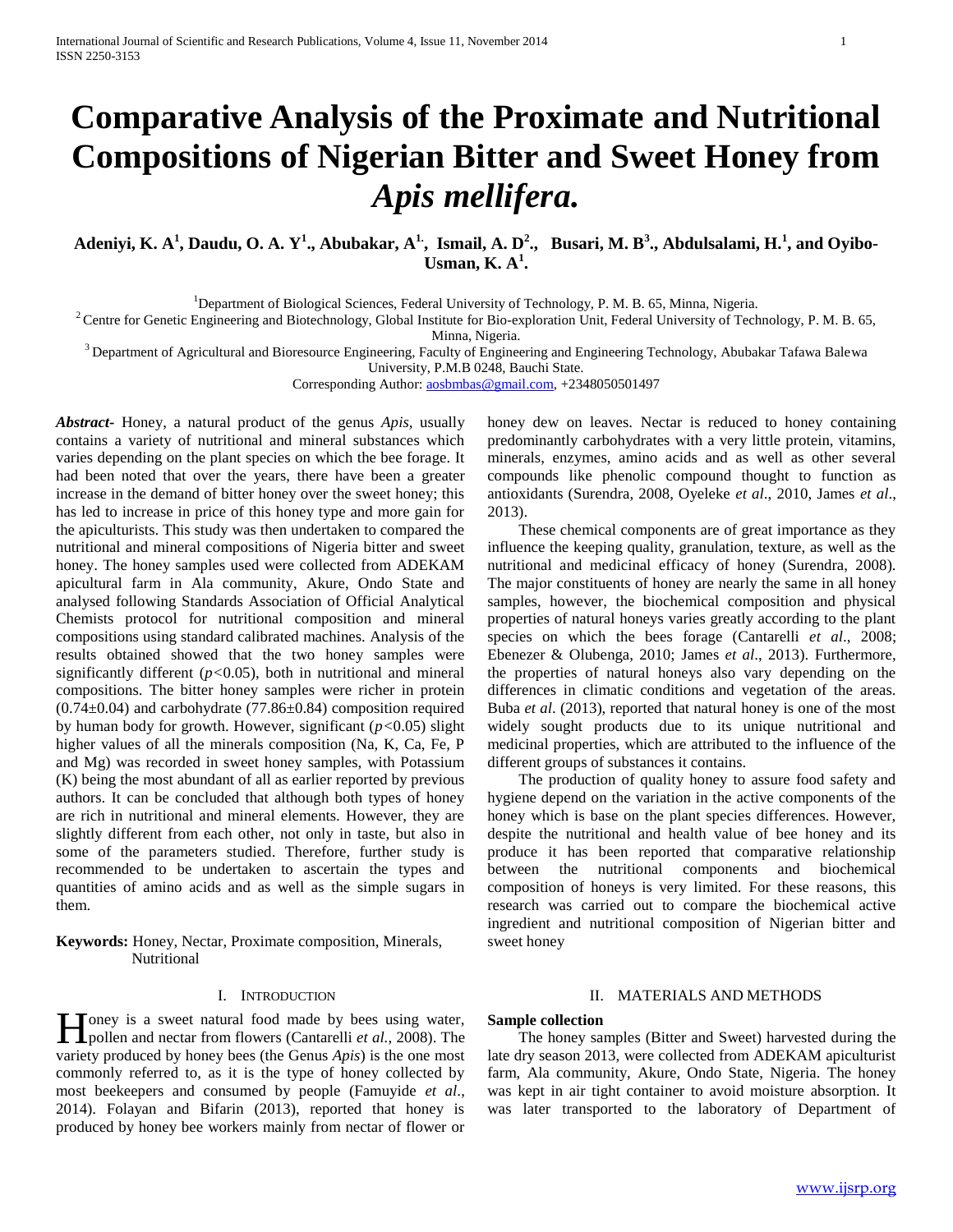Biological Sciences, Federal University of Technology, Minna, for analysis.

## **Determination of Nutritional Compositions**

 Proximate analysis carried out on the honey samples to determined their composition were; protein, fat, dietary fiber, carbohydrate, water and ash. All the samples were analysed in triplicate using standard analytical methods described by Association of Official Analytical Chemists (AOAC).

 Moisture content (M.C) was determined by drying 2.0g of each of honey samples at  $70^{\circ}$ C to constant weight in hot air oven (AOAC, 1990).

$$
\% M.C = \frac{fresh weight - dry weight}{fresh weight} \times 100
$$

 Ash content was determined by drying 5.0g of each sample in porcelain crucible at  $105^{\circ}$ C for 3 hours in hot air oven to prevent loss by boiling. The dried samples were ignited in an ash in furnace at  $600^{\circ}$ C to constant weight, cooled and weighed in milligram.

 The determination of protein content was carried out using the Kjeldahl method. The total nitrogen content was first estimated from which the protein content was calculated using the 6.25 conversion factor for protein nitrogen using the AOAC Method, 2005. The fat content was determined by using acid hydrolysis method based on the AOAC Method.

 The dietary fibers consisted of the total, soluble and insoluble fibers of honey samples were determined based on AOAC Method.

 Carbohydrate value of the honey samples were estimated using the difference method of Charrondiere *et al*. (2004).

%Carbohydrate = 100% – (%Moisture + % Crude Fat + %Crude Protein  $+$  % Ash).

 The energy values of the samples were determined by calculation as follows:

Energy (KJ/100g) = 4.186 [(%Crude Protein x 4) + (%Crude Fat  $x 9$  + (%Carbohydrate  $x 4$ )]

#### **Determination of Mineral Compositions**

 The mineral compositions presented in the honey samples evaluated include: Sodium and Potassium determined using flame photometer (Model: Corning 410), Magnesium, Calcium and Iron were determined using atomic absorption spectrophotometer (Model: Buck VGP 210) and Phosphorus was determined calorimetrically (Gallenkamp UK Model).

## III. STATISTICAL ANALYSIS

 Data collected from this study were represented in mean±standard error of mean. The data were thereafter subjected to paired sample T-test using statistical package for social science  $20<sup>th</sup>$  version.

## IV. RESULTS AND DISCUSSION

 The results of the nutritional composition showed that with the exception of carbohydrate, there were significant differences (P<0.05) between all the compositions; moisture, ash, fat contents and crude fiber of the two honey samples. Higher values for fat, protein, crude fiber and carbohydrate content were recorded in bitter honey while the sweet honey had significantly higher content for moisture and ash table 1.

#### **Mineral compositions**

 The mineral composition present in the honey samples Sodium, Potassium, Phosphorus, Calcium, Iron and Manganese. Statistical analysis showed that there were no significant differences (P>0.05) between Na, K, Ca, Fe and Mn determined for two honey samples. In addition, significant values  $(P<0.05)$ were recorded for phosphorus (3.00±0.02) and energy  $(333.64\pm0.35)$  contents. With the exception of Iron  $(0.01\pm0.00)$ and Manganese  $(0.01\pm0.00)$  the sweet honey had higher mineral constituent of all the element analysed. The variations in the mineral compositions might be due partly, to the different plant species and habitats from which the nectar are sought by the insects (Agunbiade *et al*., 2013)

#### **Nutritional Compositions**

 Moisture content has been reported by Malika *et al*. (2005) to be the most important parameter that determines quality of honey, since it affects storage life and processing characteristic. The moisture content of both the sweet and bitter honey recorded in this study fall within the range as earlier reported by Nigerian authors. They reported that the moisture contents of honey ranged from 12.5 to 25.22%, (Badawy *et al.*, 2004; Oyeleke *et al*., 2010, Buba *et al*., 2013). The low moisture content recorded in the bitter honey sample forms an important part of its qualities which protects honey from being degraded by microorganisms. The results of the ash content recorded in this study was similar to the result of Ayansola and Banjo (2011) who recorded range value of  $(0.140\pm0.158)$  to  $(0.708\pm0.754)$  from honey obtained in southwestern Nigeria. for ash content of sweet honey. However, this was contrary to the report of some Nigerian honey samples and other locations which showed that ash content of honey samples varied between 0.05 and 0.79% (Odeyemi *et al*. 2013), Agbagwa *et al.* (2010); Adeleke *et al*. (2006); Malika *et al*. (2005)].

 This present work is also in conformity with the results of buba *et al*. (2013) on honey samples collected from north-east which ranged from  $0.10 - 0.50$  with mean values of  $0.29 \pm 0.11$ , the fat content recorded in this study were within the range of 0.23 and 0.33.

 The results of protein contents obtained in this research work were in agreements with the work of Buba *et al*. (2013) who reported that the protein content of honey in north-east of Nigeria ranged between 0.35 and 1.08. The results were also in conformity with an average amount of 0.70mg per 100g reported by National Honey Board. Contrary to the results obtained in this study Agunbiade *et al*. (2012), reported that the protein contents obtained from three state in Nigeria ranged from 1.43 -2.72%. This is an indication that honey is not an adequate sources of dietary protein.

 The result of the carbohydrate contents (76.44 - 77.86) obtained were similar to work reported by earlier scientist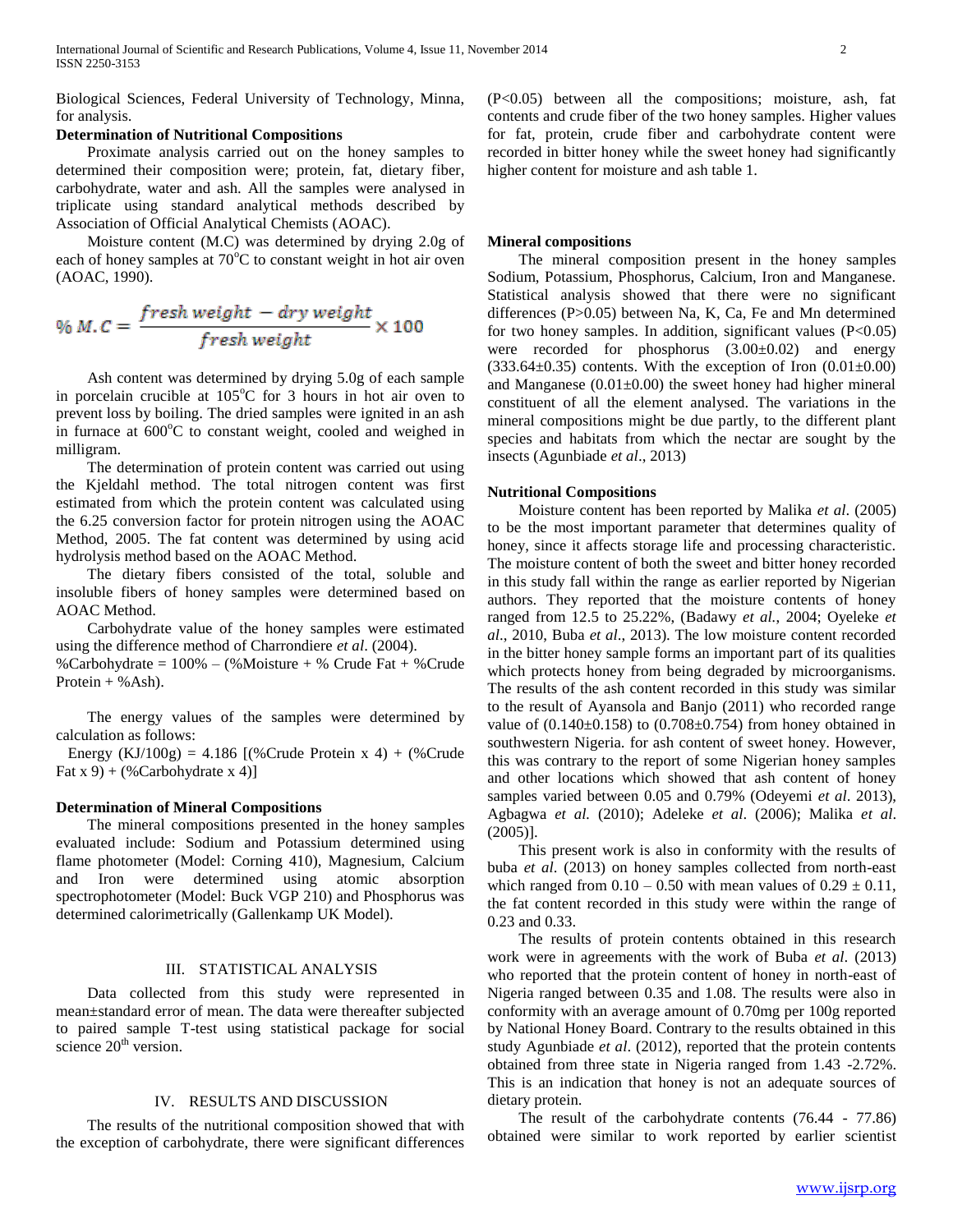(Oyeleke *et al*., 2010; Buba *et al*., 2013) as well as National Honey Board (77.60 – 87.70). However, significant (*P*<0.05) higher carbohydrate content recorded in bitter honey could be attributed to forage plant difference of bees. This is in conformity with the report of (Doner, 1977) that Carbohydrates are the main constituents of honey comprising about 95% of honey dry weight.

 The result obtained for Iron in both the sweet and bitter honeys  $(1.25 \text{ and } 1.53 \text{ respectively})$  are in agreement with the work of Ankrah (1998) but in disagreement with that of Cantarelli *et al*. (2008). Similar to the results obtained in the study Agunbiade *et al*. (2012) reported that there is a wide variation in the mineral composition of honey obtained from three states in Nigeria. They reported that the wide disparity may be due to variation in the vegetations and soil composition of minerals at the different locations from which the honeys were produced. The results of Potassium  $(14.74\pm0.16 - 16.50\pm0.01)$ reported in this study were in conformity with the results of Adenekan *et al*. (2012) and Ajao *et al*. (2013) who recorded  $(0.97\pm0.01 - 1.38\pm0.01)$  and  $(0.93\pm0.05 - 1.40\pm0.01)$ . The Conformity of this present result in terms of some mineral compositions by earlier scientists might be due to similar source of nectar and ecological zone. The results of the Phosphorus and Magnesium obtained with range values  $(2.62 -3.45)$  and  $(0.10 -$ 0.22) respectively, were in agreement with the works of Agunbiade *et al*. (2012).

#### V. CONCLUSION

 It is concluded from this study that both sweet and bitter honey were slightly different in proximate and minerals composition. The differences observed in some of these parameters are attributed to their different flora sources.

### ACKNOWLEDGMENTS

 We wish to express our gratitude to the Department of Biological Sciences, Federal University of Technology Minna, Nigeria for providing the facilities.

#### **Table 1: Nutritional Composition of Nigeria Bitter and Sweet Honey Bee**

| <b>SAMPLE</b>       | <b>Moisture</b><br>Content % | <b>Ash Content</b><br>$\frac{6}{9}$ | <b>Fat Content</b><br>$\frac{6}{9}$ | <b>Protein</b><br>Content % | Crude fiber<br>Content %   | Carbohydrate %                 |
|---------------------|------------------------------|-------------------------------------|-------------------------------------|-----------------------------|----------------------------|--------------------------------|
| <b>Bitter Honey</b> | $19.93 \pm 0.10^4$           | $1.18 \pm 0.15^{\text{a}}$          | $0.33 \pm 0.03^b$                   | $0.74 \pm 0.04^b$           | $2.03 \pm 0.08^b$          | $77.86{\scriptstyle\pm0.84^a}$ |
| <b>Sweet Honey</b>  | $20.14 \pm 0.04^{\circ}$     | $1.73 + 0.74^{\circ}$               | $0.23+0.02^a$                       | $0.69 \pm 0.03^{\circ}$     | $1.25 \pm 0.08^{\text{a}}$ | $76.44 \pm 0.64$ <sup>a</sup>  |

Values with different superscripts along a column are significantly different (P<0.05) Values are mean  $\pm$  SE of triplicate determinations.

## **Table 2: Mineral Composition of Nigeria Bitter and Sweet Honey Bee in mg/kg**

| <b>SAMPLE</b>       | Na                |                         | Ċа                           | Fe                | Mg                      |                         | <b>Energy</b>                |
|---------------------|-------------------|-------------------------|------------------------------|-------------------|-------------------------|-------------------------|------------------------------|
|                     |                   |                         |                              |                   |                         |                         |                              |
| <b>Bitter Honey</b> | $2.80 \pm 0.00^4$ | $7.50 \pm 0.00^a$       | $3.90 \pm 0.21$ <sup>a</sup> | $1.53 \pm 0.00^b$ | $0.22 \pm 0.00^{\circ}$ | $2.62+0.07^a$           | $329.12 \pm 1.82^{\text{a}}$ |
| Sweet Honey         | $3.10\pm0.00^4$   | $9.50 \pm 0.01^{\circ}$ | $4.30 \pm 0.15^{\circ}$      | $1.25 \pm 0.00^a$ | $0.10 \pm 0.00^{\circ}$ | $3.45 \pm 0.02^{\circ}$ | $333.64 \pm 0.35^{\circ}$    |

Values with different superscripts along a column are significantly different (P<0.05) Values are mean  $\pm$  SE of triplicate determinations.

#### **REFERENCES**

- [1] Adenekan, M. O., Amusa, N. A., Okpeze1, V. E. And Owosibo, A. O. (2012). Nutritional and Microbiological Components of Honey Samples Obtained from Ogun State, SouthWestern Nigeria. European Journal of Sustainable Development. 1(2), 271-286.
- [2] Agbagwa, O. E. and Frank-Peterside, N. (2010). Effect Of Raw Commercial Honey from Nigeria on Selected Pathogenic Bacteria. Africa Journal of Micronials Research, 4: 1801- 1803.
- [3] Agunbiade, S. O, Arojojoye, O. A, and Alao, O. O. (2012). Evaluation of some biochemical, microbiological and organoleptic characteristics of some honey samples in Nigeria. Academia Arena, 4(8): 41 – 45, http://www.sciencepub.net/academia
- Ajao, A. M. Idowu, A. B. and Obembe, A. (2013). Comparative Proximate and Chemical Analysis of Feral and Arti-ficially Reared Bee Honey

Samples from Two Ecological Zones in Nigeria. Journal of Environmental Conservation Research DOI, 1(3):53-58

- [5] Ankrah, E. K. (1998). Chemical composition of some Ghanaian honey samples, Research and development note. Received 12 Sep 97; revised 18 Jun 98.
- [6] AOAC. (2005) 18th Ed. Association of official Analytical Chemists.
- [7] Ayansola, A. A. and Banjo, A. D. (2011). Physico-chemical Evaluation of the Authenticity of Honey Marketed in Southwestern Nigeria. Journal of Basic and Applied Scientific. Research, 1(12), 3339 – 3344.
- [8] Badawy O. F. H., Shafii S. S. A., Tharwatt E. E. and Kamal A. M. (2004) Antibacterial activity of been honey and is therapeutic usefulness against Escherichia coli 0157; H7 and Salmonella Typhimurium infection. Rev. Sci. Technol Int., Epiz, 23: 10111-10122.
- [9] Buba, Fatimah, Abubakar Gidado and Aliyu Shugaba (2013). Analysis of Biochemical Composition of Honey Samples from North-East Nigeria.